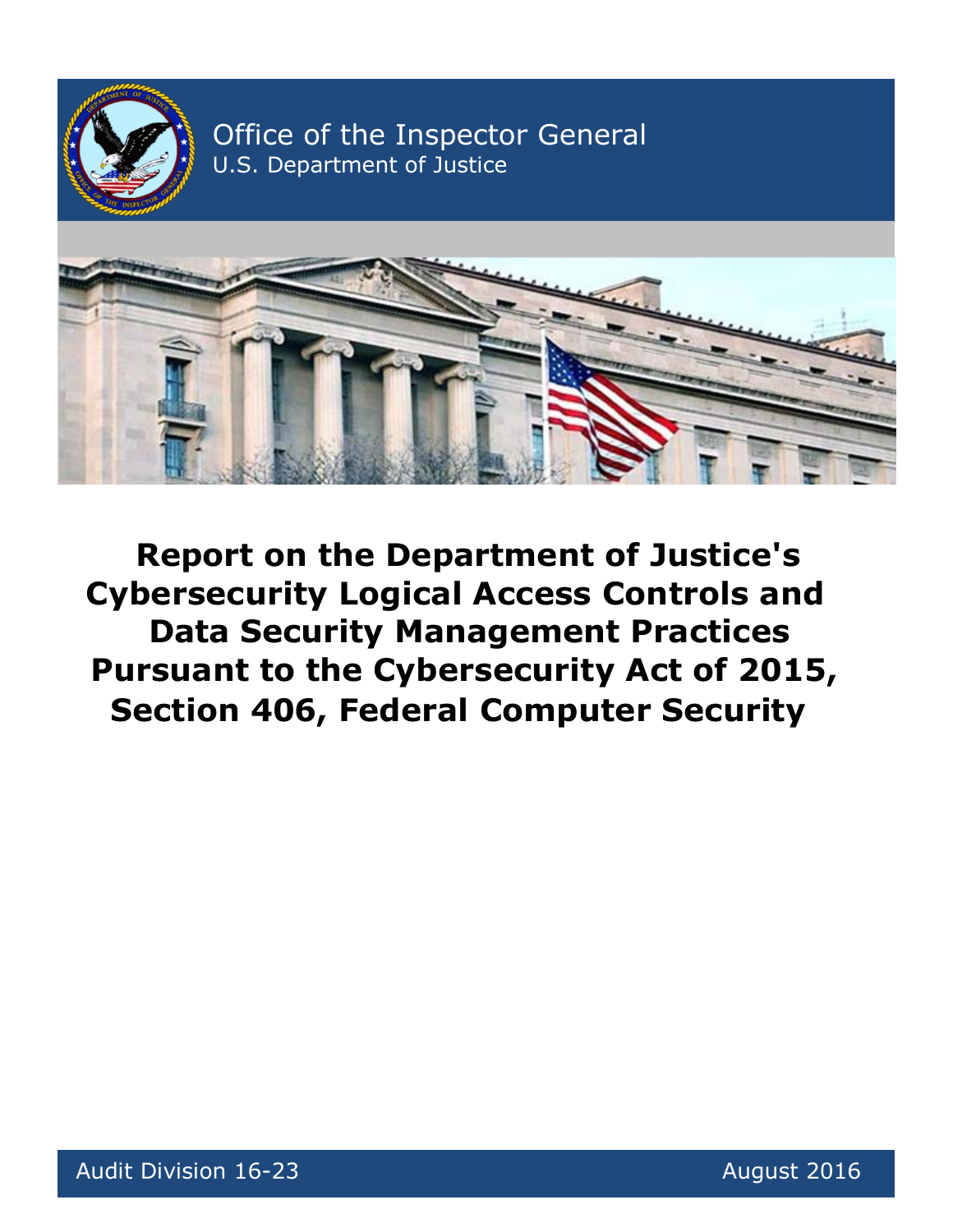# **REPORT ON THE DEPARTMENT OF JUSTICE'S CYBERSECURITY LOGICAL ACCESS CONTROLS AND DATA SECURITY MANAGEMENT PRACTICES PURSUANT TO THE CYBERSECURITY ACT OF 2015, SECTION 406, FEDERAL COMPUTER SECURITY**

## **OFFICE OF THE INSPECTOR GENERAL COMMENTARY AND SUMMARY**

The Cybersecurity Act of 2015 § 406 (Section 406) requires the Department of Justice (DOJ) Office of the Inspector General (OIG) to submit a report to Congress on DOJ's cybersecurity policies, procedures, practices, and capabilities for national security systems and systems that provide access to personally identifiable information. The OIG contracted with KPMG LLP (KPMG) to perform a review and prepare this report pursuant to the Section 406 reporting requirement.

KPMG's approach to accomplishing the Section 406 reporting requirement was to collect information regarding the design of DOJ's information technology cybersecurity practices. KPMG interviewed DOJ management and inspected DOJ policies and practices. KPMG also leveraged applicable system information from the fiscal year (FY) 2016 Federal Information Security Modernization Act (FISMA) audit and previous OIG FISMA audit reports for the following cybersecurity areas applicable to Section 406:

- Logical Access Policies and Procedures
- Logical Access and Multi-Factor Authentication for Privileged Users
- Data Security Management Practices
- Data Security Management Practices over Contractors

### **Summary of Results**

KPMG found that DOJ has developed policies and procedures to implement the controls addressed in Section 406 to establish an information security program compliant with the National Institute of Standards and Technology.

For Logical Access Policies and Multi-factor Authentication, KPMG found that DOJ is making progress in implementing personal identity verification (PIV) logical access for privileged and unprivileged users across the organization, but significant work still needs to occur related to the PIV multi-factor implementation. DOJ management told KPMG that for unclassified systems, currently the PIV multi-factor authentication implementation is at 60 percent for privileged users and 58 percent for unprivileged users. This is primarily due to an Intelligence Community Component starting its PIV implementation at the beginning of FY 2016. KPMG noted that DOJ created a corrective active plan to satisfy the OMB requirement for 100 percent PIV implementation for privileged users. DOJ management indicated that the PIV implementation projected completion date is September 30, 2016, for privileged users and is September 30, 2017, for unprivileged users. Finally, for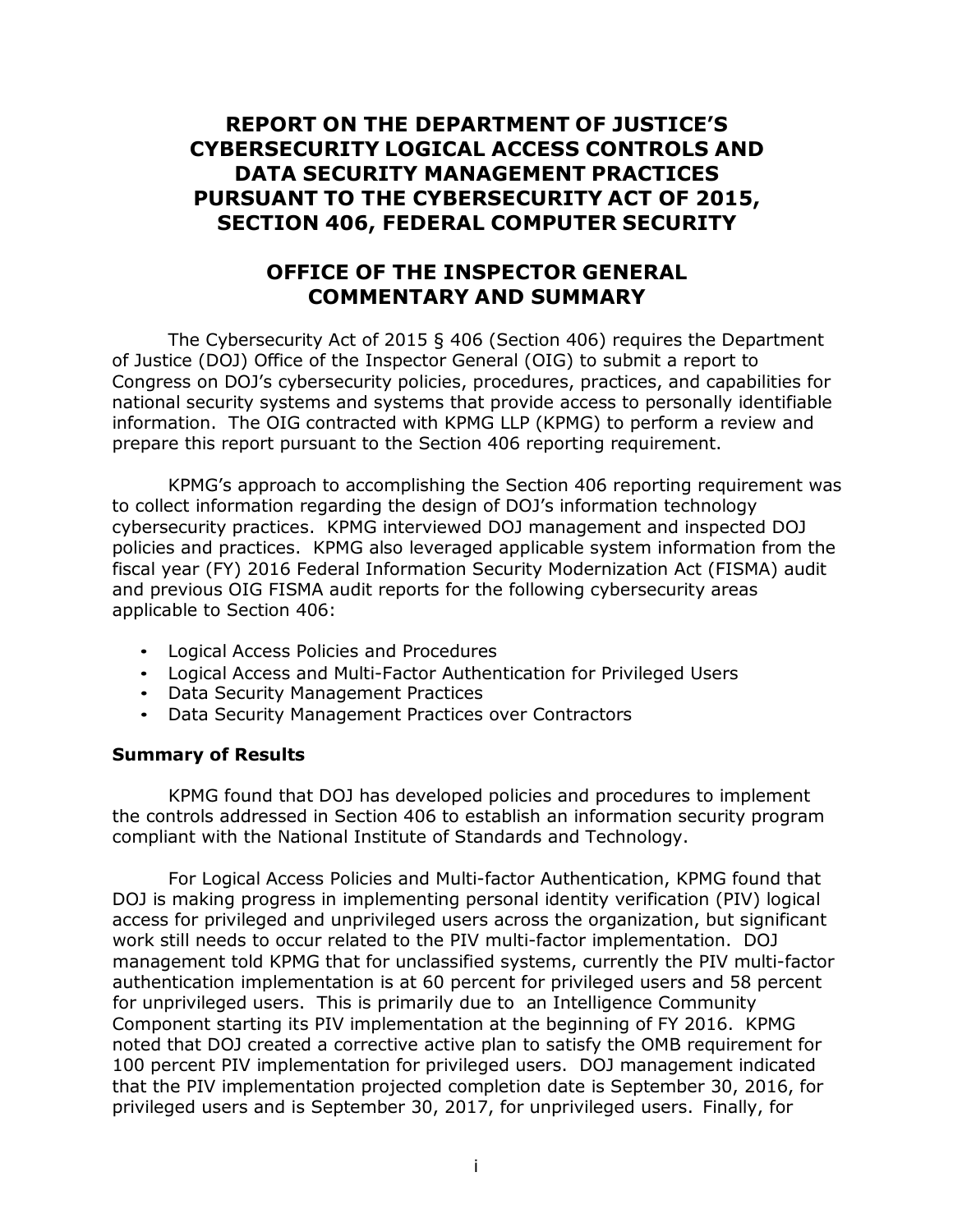those network and application accounts that are not yet able to accept PIV authentication, Secure ID tokens and usernames with strong passwords are still used for multi-factor authentication.

In the area of Data Security Management Practices, DOJ is currently utilizing Secure Socket Layer and user activity monitoring tools for forensics and visibility capability. KPMG obtained evidence and observed that the tools were operating as asserted by DOJ management. DOJ management stated that the required tools are all deployed across DOJ; however more coordination needs to occur at the component level to fully deploy all of the tools to all of the components.

Lastly, in terms of Data Security Management Practices over Contractors, DOJ released the Procurement Guidance Document (PGD) 15-03, *Security of Information and Information Systems*, requiring mandatory security clauses be included in DOJ procurement documents.

The results of this review were presented to DOJ management prior to the issuance of the report. DOJ management concurred with the contents of the report.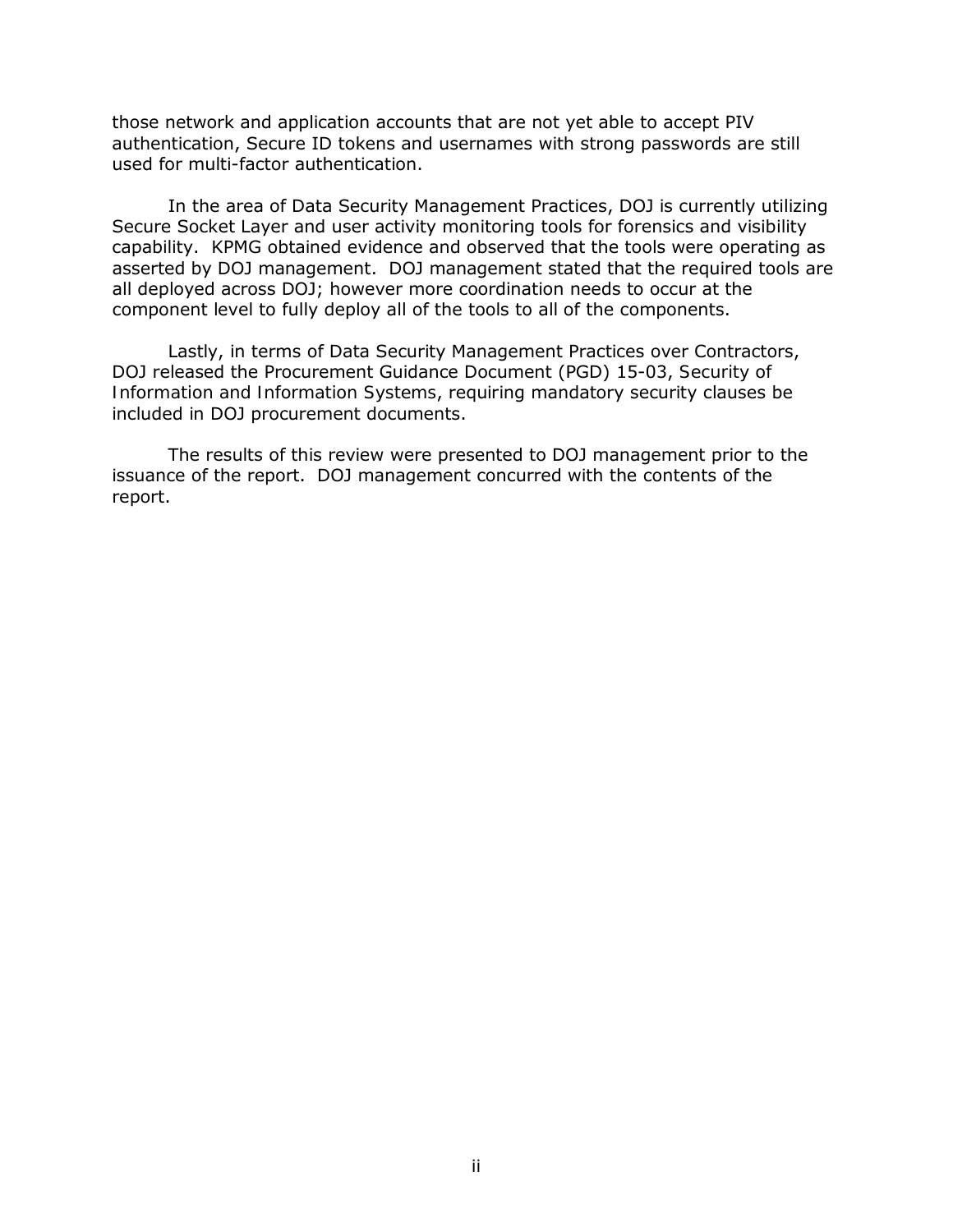**Report on the Department of Justice's Cybersecurity Logical Access Controls and Data Security Management Practices Pursuant to The Cybersecurity Act of 2015, Section 406, Federal Computer Security, Pub. L. 114-113.**

Prepared for: U.S. Department of Justice (DOJ) Office of the Inspector General

As of July 13, 2016

KPMG LLP 1676 International Drive Mclean, VA 22102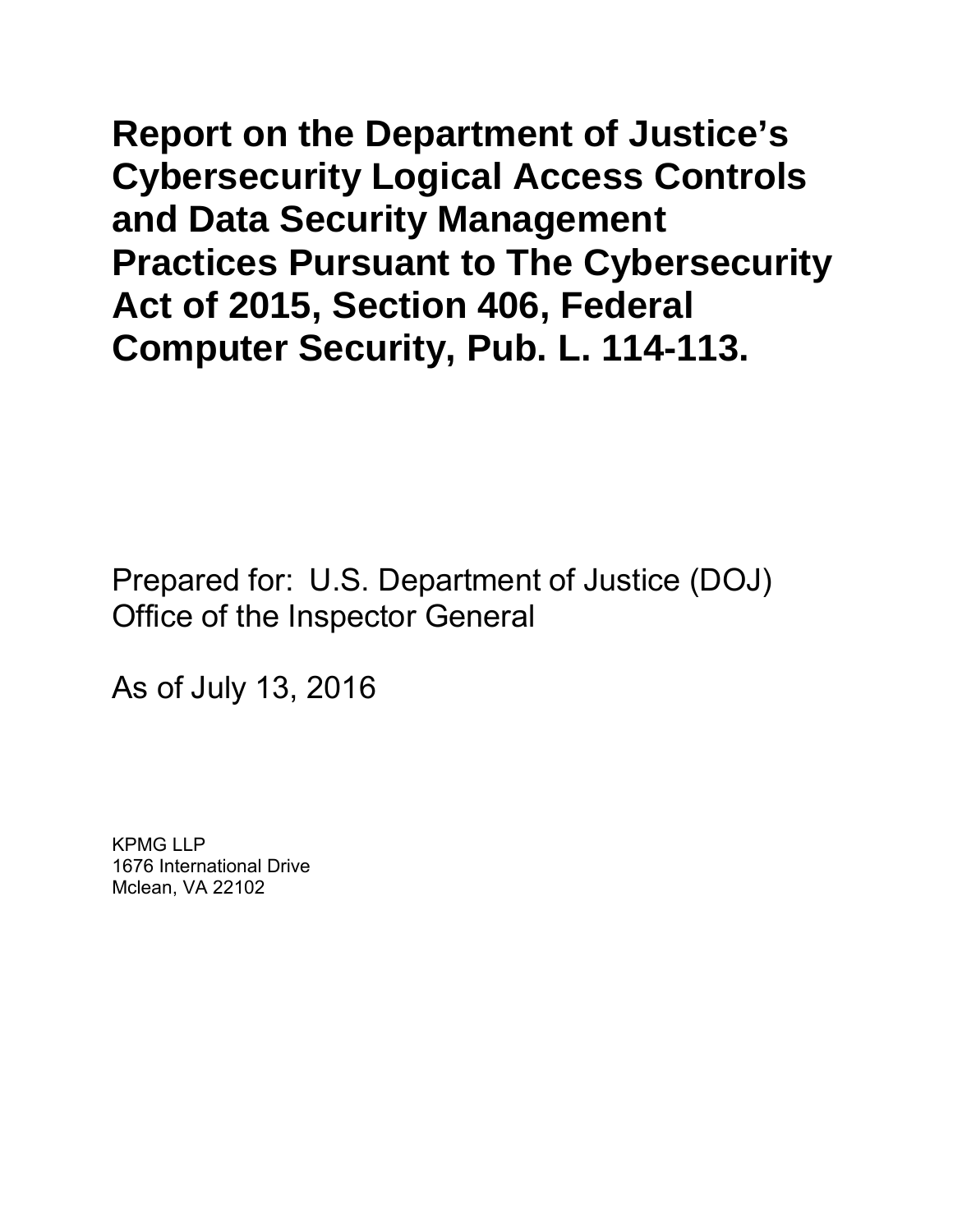# TABLE OF CONTENTS

| <b>KPMG LETTER</b> |  |
|--------------------|--|
|                    |  |
|                    |  |
|                    |  |
|                    |  |
|                    |  |
|                    |  |
|                    |  |
|                    |  |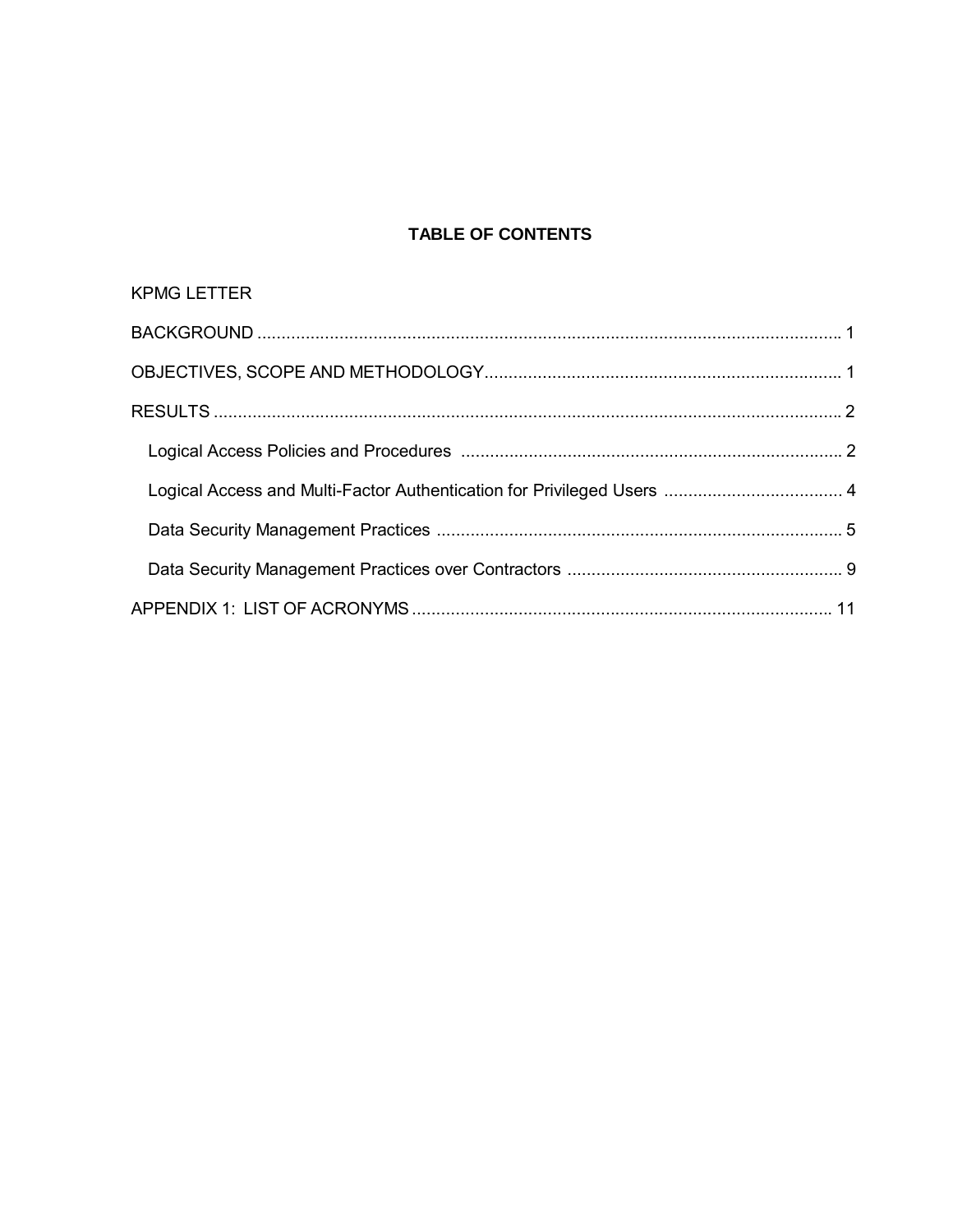

**KPMG LLP** 1676 International Drive McLean, VA 22102

Inspector General U.S. Department of Justice

This report presents the results of our work conducted to address The Cybersecurity Act of 2015, Section 406, Federal Computer Security, Pub. L. 114-113 (Section 406) requirements. This report and the work therein was conducted in accordance with the Council of the Inspectors General on Integrity and Efficiency (CIGIE) Quality Standards for Inspection and Evaluation. Our work was performed during the period of July 1, 2016 through July 13, 2016.

On December 18, 2015, the President of the United States signed the Consolidated Appropriations Act, 2016. This Act included Section 406, which focuses on the current cybersecurity logical access controls and data security management monitoring controls. Congress requires Inspectors General to submit a report on select security controls identified in Section 406 for national security systems and systems that provide access to personally identifiable information (PII).

Our objectives were to report on the Department of Justice's (DOJ) cybersecurity logical access controls, multi-factor authentication, privileged users' access, data security management practices, and data security management practices over contractors related to covered national security systems and systems that provide access to PII. KPMG LLP (KPMG) interviewed DOJ management and inspected DOJ policies and practices. KPMG also leveraged information from the fiscal year 2016 Federal Information Security Modernization Act (FISMA) audit and previous DOJ Office of the Inspector General (OIG) component and system level FISMA audit reports.

KPMG found that DOJ has developed policies and procedures to implement the controls addressed in Section 406 to establish an information security program compliant with the National Institute of Standards and Technology. In addition, KPMG found that DOJ is making progress in implementing personal identity verification (PIV) logical access for all privileged and unprivileged users across the organization; however significant work still needs to occur on the PIV implementation for network and application accounts. For those network and application accounts that are not yet able to accept PIV, SecureID tokens and username with strong passwords are used for multi-factor authentication.

KPMG LLP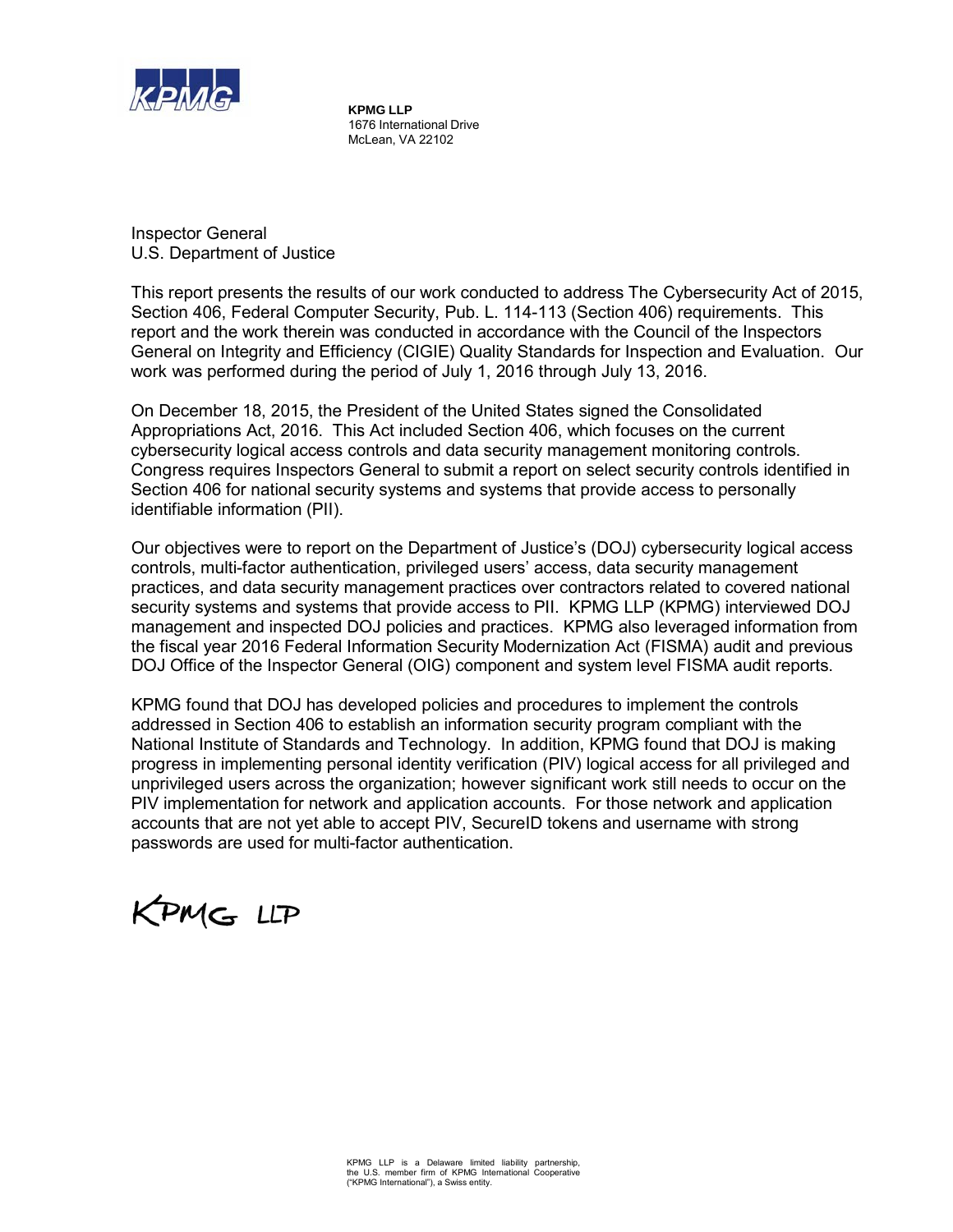#### **BACKGROUND**

On December 18, 2015, the President of the United States signed the Consolidated Appropriations Act, 2016. This Act included The Cybersecurity Act of 2015, Section 406, Federal Computer Security (Section 406), which requires agencies with a national security system or a federal computer system that provides access to personally identifiable information (PII) (covered systems) to describe cybersecurity logical access controls, multi-factor authentication, privileged users' access, and information security management practices related to the covered systems.

Congress requires agency Inspectors General to submit a report on selected security controls identified in Section 406, which are discussed in the Results section of this report, to the appropriate committees of jurisdiction in the Senate and the House of Representatives. 1

### OBJECTIVES, SCOPE AND METHODOLOGY

Our objectives were to report on the Department of Justice's (DOJ) cybersecurity logical access controls, multi-factor authentication, privileged users' access, data security management practices, and data security management practices over contractors related to covered national security systems and systems that provide access to PII. This report and the work therein was conducted in accordance with the Council of the Inspectors General on Integrity and Efficiency (CIGIE) Quality Standards for Inspection and Evaluation. The work was performed at DOJ facilities located in Washington, DC during the period of July 1, 2016 through July 13, 2016.

KPMG LLP's (KPMG) approach to accomplishing the Section 406 reporting requirement was to collect information regarding the design of DOJ's information technology (IT) cybersecurity practices. The design of DOJ's security controls refers to DOJ cybersecurity-related and other DOJ security policies and guidelines. KPMG reviewed pertinent security and system documentation related to the design and implementation of access controls, including DOJ information security policies, procedures, and practices. KPMG also interviewed DOJ security managers and other individuals with cybersecurity IT responsibilities. In addition, KPMG leveraged information obtained during the fiscal year 2016 Federal Information Security Modernization Act (FISMA) audit, as well as other DOJ Office of the Inspector General (OIG) reports related the cybersecurity areas described in Section 406.

As part of the fiscal year 2016 FISMA audit, KPMG, in concurrence with the OIG, selected a representative subset of DOJ information systems and security controls to test and assess DOJ's progress towards implementing minimum security standards and requirements commensurate with each system's security categorization and risk. KPMG used the results of these system reviews to describe DOJ's cybersecurity practices and prepare the Section 406 report.

<sup>1</sup> Under Public Law 114-113, the Inspector General of each covered agency (an agency that operates a covered system) is directed to submit to the appropriate committees of jurisdiction in the Senate and House of Representatives, not later than 240 days after the enactment of the Act, a report which shall include information collected from the covered agency for selected logical security controls.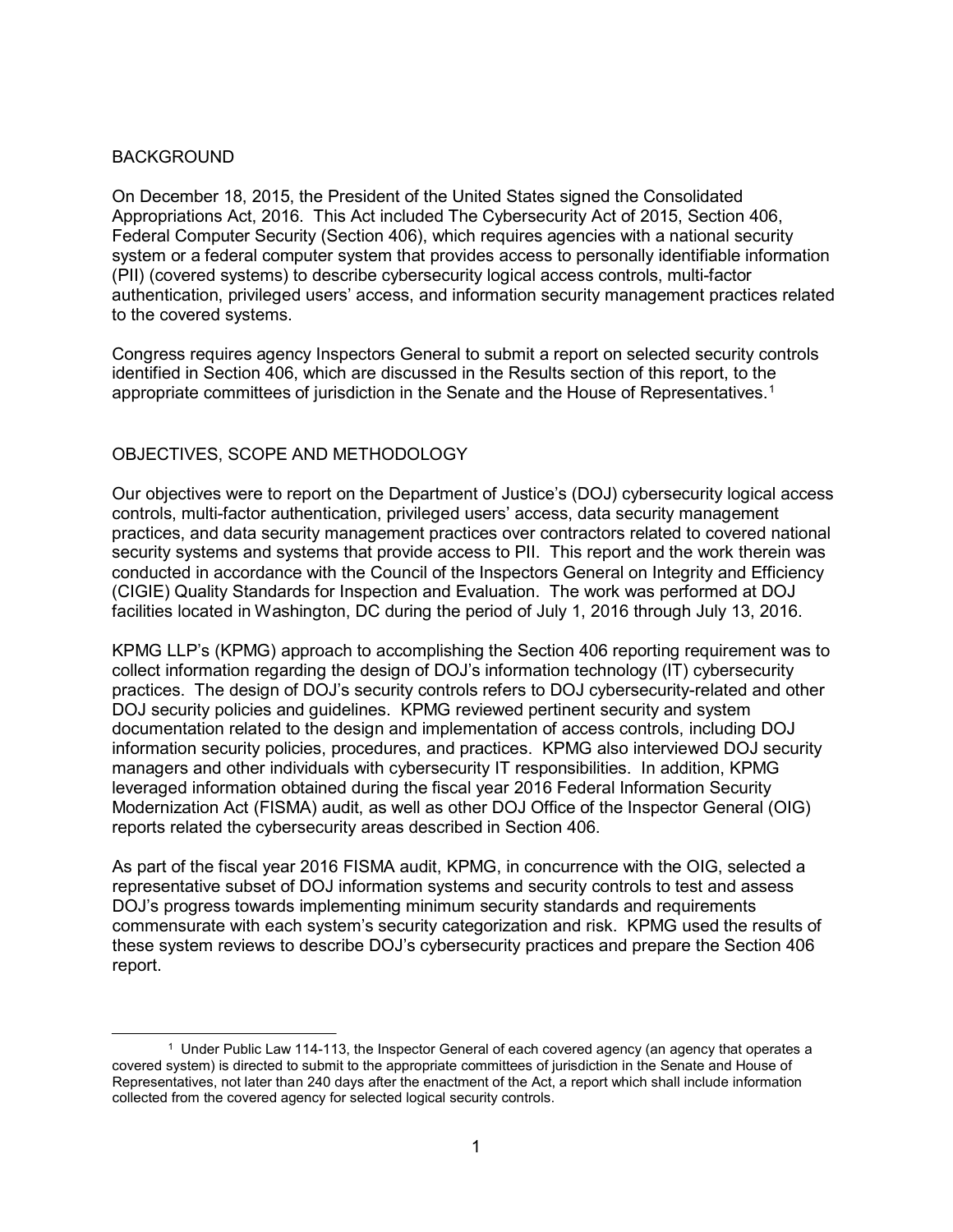## **RESULTS**

KPMG interviewed DOJ management and performed limited observations related to the following cybersecurity areas:

- Logical Access Policies and Procedures
- Logical Access and Multi-Factor Authentication for Privileged Users
- Data Security Management Practices
- Data Security Management Practices over Contractors

Logical Access Policies and Procedures

*Describe the logical access policies and practices used by the covered agency to access a covered system, including whether appropriate standards were followed. 2*

DOJ utilizes the following logical access policies and procedures to access covered systems entity-wide:

- DOJ Order 2640.2F, *Information Technology Security*
- DOJ Information Technology Security Standards
- US DOJ Cybersecurity Program Management Plan Fiscal Year 2016
- DOJ Strong Authentication Plan
- Security Public Key Infrastructure (PKI) Implementation Memo
- Memorandum of Understanding between DOJ and Defense Information Systems Agency (DISA)

KPMG obtained and inspected the DOJ Order 2640.2F (Order), *Information Technology Security*, which establishes the uniform policy, responsibilities and authorities for the protection of IT systems that store, process or transmit DOJ information. The provisions of the Order include logical access policies and practices that apply to all government and contractor IT systems and users supporting the operations and assets of DOJ. To support the provisions of the Order, DOJ has implemented the DOJ Information Technology Security Standards (ITSS) that outline the minimum security control requirements for Federal Information Processing Standard Low, Moderate, and High impact systems that process, store, or transmit unclassified or classified information. The ITSS are derived from the National Institute of Standards and Technology (NIST) Special Publication (SP) 800-53 Revision 4 and Committee on National Security Systems (CNSS) Instruction 1253.

### *Unclassified System Requirements*

DOJ management indicated that the DOJ personal identity verification (PIV) card is the logical access control and credentialing solution for the Identity Credential Access Management (ICAM) program for unclassified systems, and will continue to serve as the primary two-factor authentication token for logical access to DOJ systems. KPMG obtained and inspected the DOJ Strong Authentication Plan, released in May 2016, which provides all DOJ components

<sup>2</sup> Pub. L. No. 114-113, Sections 406(b)(2)(A) and (C) (2015).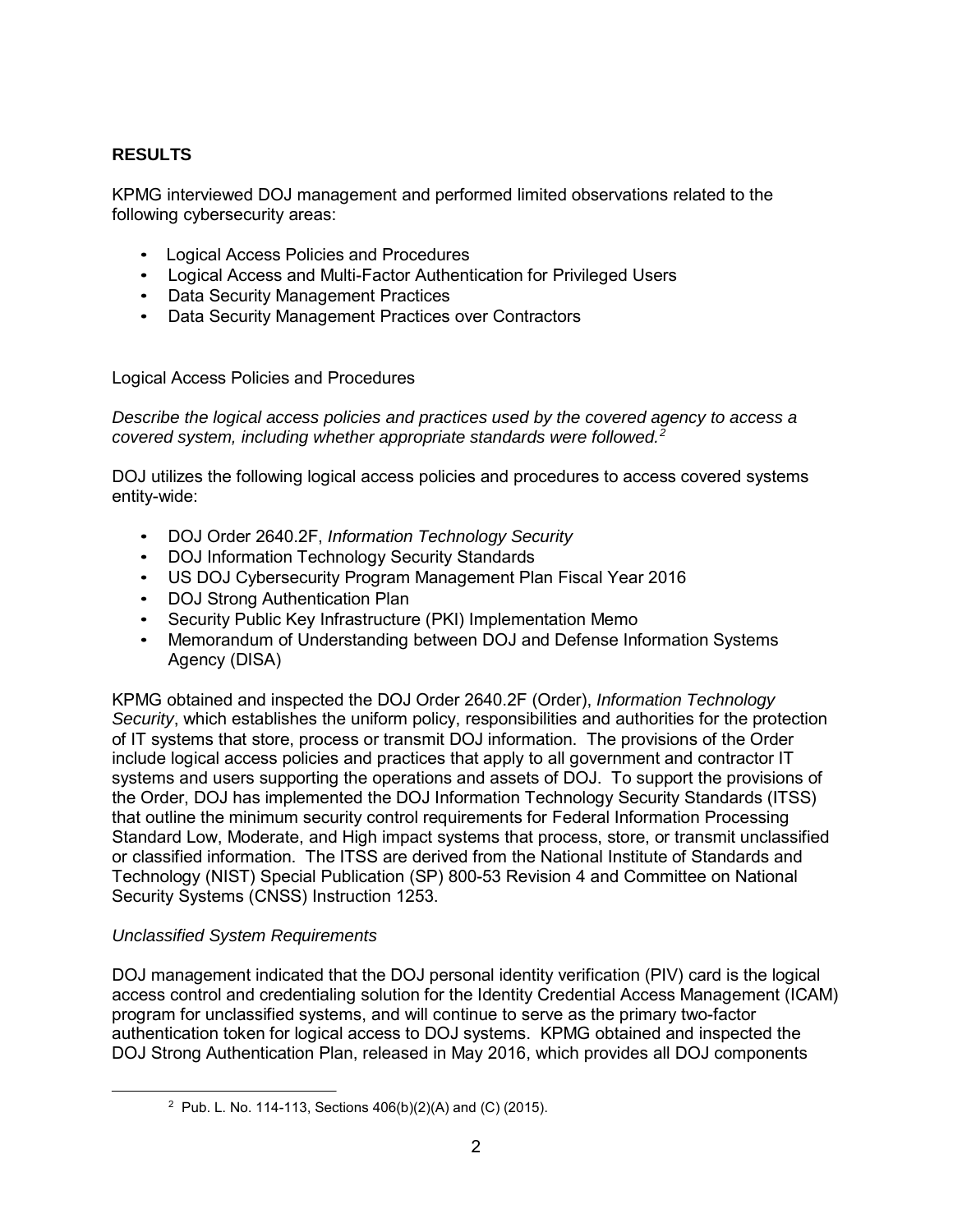with standard authentication requirements that will result in accelerated PIV implementation across DOJ. With the exception of the September 30, 2015 PIV requirement for privileged users accessing DOJ networks, some key points of the document, effective October 1, 2016, include the following requirements:

- Privileged users must use the PIV credential to authenticate for both network and application access;
- Unprivileged users who qualify to receive a PIV credential must use it for both network and application access;
- Unprivileged network users who do not qualify for a PIV credential must use an alternative Level of Assurance (LOA)-4 credential (PIV-I) for network access;
- Remote access to the network must utilize the PIV or PIV-I credential for authentication to the remote access solution;
- Remote access from government furnished equipment (GFE) must use a virtual private network (VPN) solution;
- Remote access from non-GFE must use a Virtual Desktop Interface;
- Non-GFE computers must be equipped with a PIV card reader that has been tested and approved by the Government Services Administration and has been procured in compliance with DOJ Procurement Guidance for supply chain risk management;
- Externally-accessible applications must be assessed using the DOJ E-Authentication Risk Assessment Template to determine the minimum Level of Assurance required for authentication; and
- Outlook Web Access (OWA) must require LOA-4 (PIV or PIV-I) credentials for authentication; therefore, OWA is not authorized if LOA-4 cannot be achieved.

Additionally, Justice Management Division (JMD) management indicated that the DOJ ICAM program provides the core security services which establish verified identities linked to trusted credentials providing proper levels of access. DOJ's ICAM is the critical integration and management of digital identities, credentials, attributes, and access control into a comprehensive enterprise services approach. DOJ's ICAM program supports the President's Cybersecurity National Action Plan (CNAP). DOJ's ICAM program identifies the priorities driving the strategic initiatives and related project efforts, as well as the intermediate steps and performance measures required to realize the key benefits of a unified DOJ ICAM program.

### *Additional Classified System Requirements*

DOJ management indicated they comply with Executive Order 13587, *Structural Reforms to Improve the Security of Classified Networks and the Responsible Sharing and Safeguarding of Classified Information*, which establishes requirements for the protection of all classified networks and systems, as well as the secure sharing of classified information by authorized users. DOJ has fully implemented CNSS Directive No. 506, *National Directive to Implementation Public Key Infrastructure for the Protection of Systems Operating on Secret Level Networks*, mandating the use of token-based public key infrastructure (PKI) across all DOJ Secret enclaves. DOJ leverages Defense Information System Agency (DISA) for the Secret Public Key Infrastructure (SPKI) services. An intelligence community component currently maintains and owns the PKI infrastructure and Certificate Authority for its Secret networks but is working with CNSS on testing and implementation with migrating to the DISA system. This transition is currently scheduled for completion in FY 2017.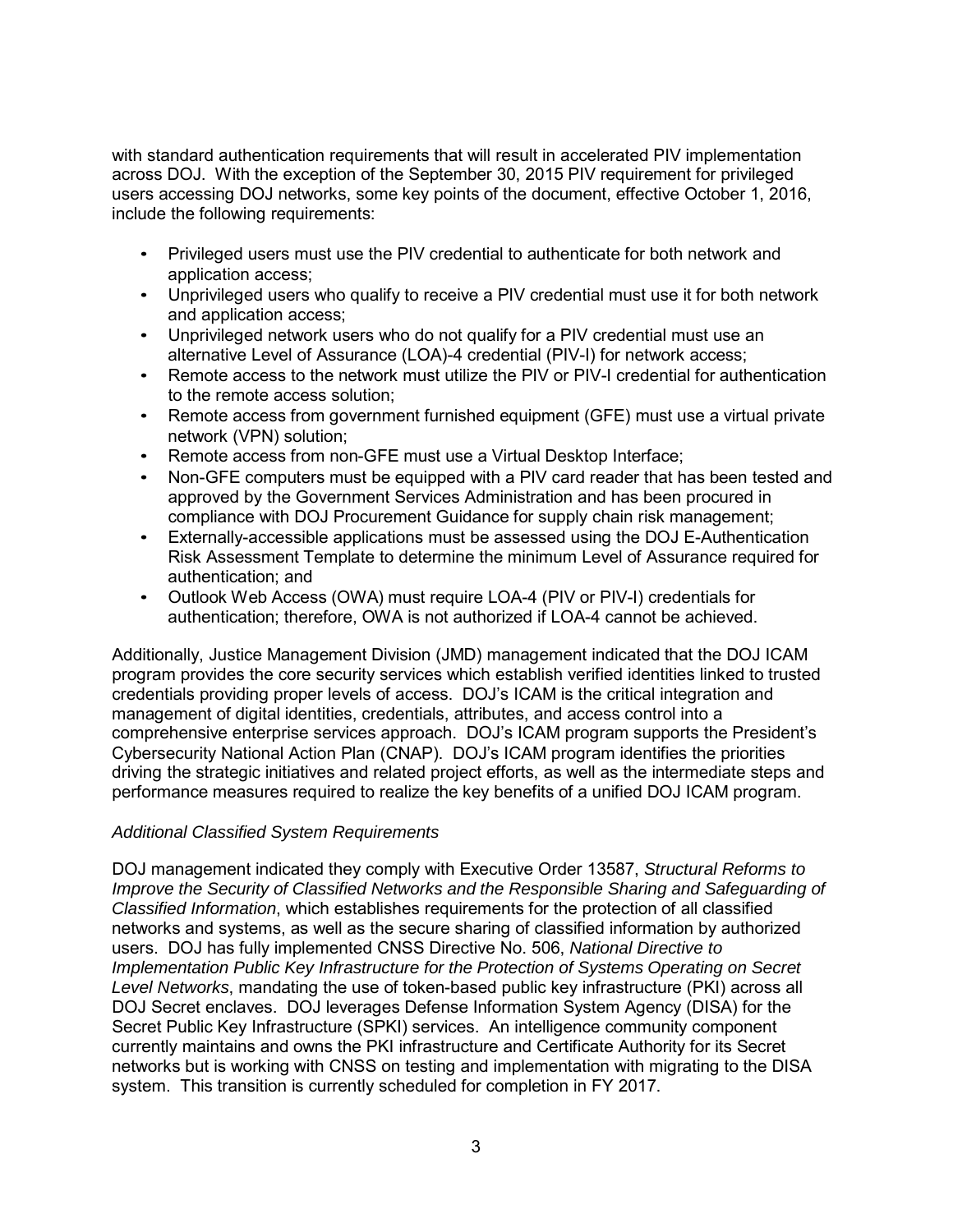Logical Access and Multi-Factor Authentication for Privileged Users

*Describe and list the logical access controls and multi-factor authentication used by the covered agency to govern access to covered systems by privileged users. If the covered agency does not use logical access controls or multi-factor authentication to access controls or multi-factor authentication used by the covered agency to govern access to covered system, describe the reasons for not using such logical access controls or multi-factor authentication. 3*

The primary multi-factor authentication used to govern access to covered systems by privileged users is the PIV credential. The use of the PIV credential for logical access to the network is mandatory for all privileged users, and is primarily enforced through machine-based registry settings updated via group policy settings. This credential can be further utilized by covered systems via three methods.

- DOJ Federation Services DOJ Federation Services extends the network PIV credential authentication to the covered systems via a Federated single sign-on session.
- Direct PIV Credential enablement Covered systems can alternatively be modified to directly authenticate the PIV credential via code or configuration changes.
- Privileged Access Management (PAM) tool For covered systems which do not utilize Active Directory for directory services or authentication, and cannot be enabled directly to authenticate the PIV credential, an authentication proxy can be used to require PIV authentication for privileged users. A PAM is a specialized authentication proxy for privileged users. All privileged access to the covered system must go through the PAM, which requires PIV authentication. The user can "check out" a privileged user account credential and conduct their required duties, all of which is auditable to that specific user. DOJ is working with the Department of Homeland Security (DHS) Continuous Diagnostics and Mitigation program to examine potential PAM tools.

KPMG inspected the Assistant Attorney General for Administration memorandum, Strengthening Information Technology Systems - Mandatory Strong Authentication for Privilege Users and found that it states, "As part of an effort to strengthen government information systems, the Office of Management and Budget (OMB) identified on June 11, 2015 several actions requiring accelerated completion to prevent and detect cyber intrusions. In particular, I am asking for your help in meeting a fast approaching deadline for two-factor authentication for all privileged user access. This will ensure our system administrators and those with the most extensive access rights enter and manage our networks, systems, and data with their identities both verified and corroborated. One-factor authentication, i.e. username with password combination alone, is an acute vulnerability and must be corrected. If your component is unable to implement two-factor authentication for privileged users by June 30, 2015, those privileged accounts must be disabled on that date."

KPMG found that DOJ is making progress in implementing PIV logical access for privileged accounts across the organization; however significant work still needs to occur on the PIV implementation for network and application accounts. For those network and application

<sup>3</sup> Pub. L. No. 114-113, Sections 406(b)(2)(B) and (C) (2015).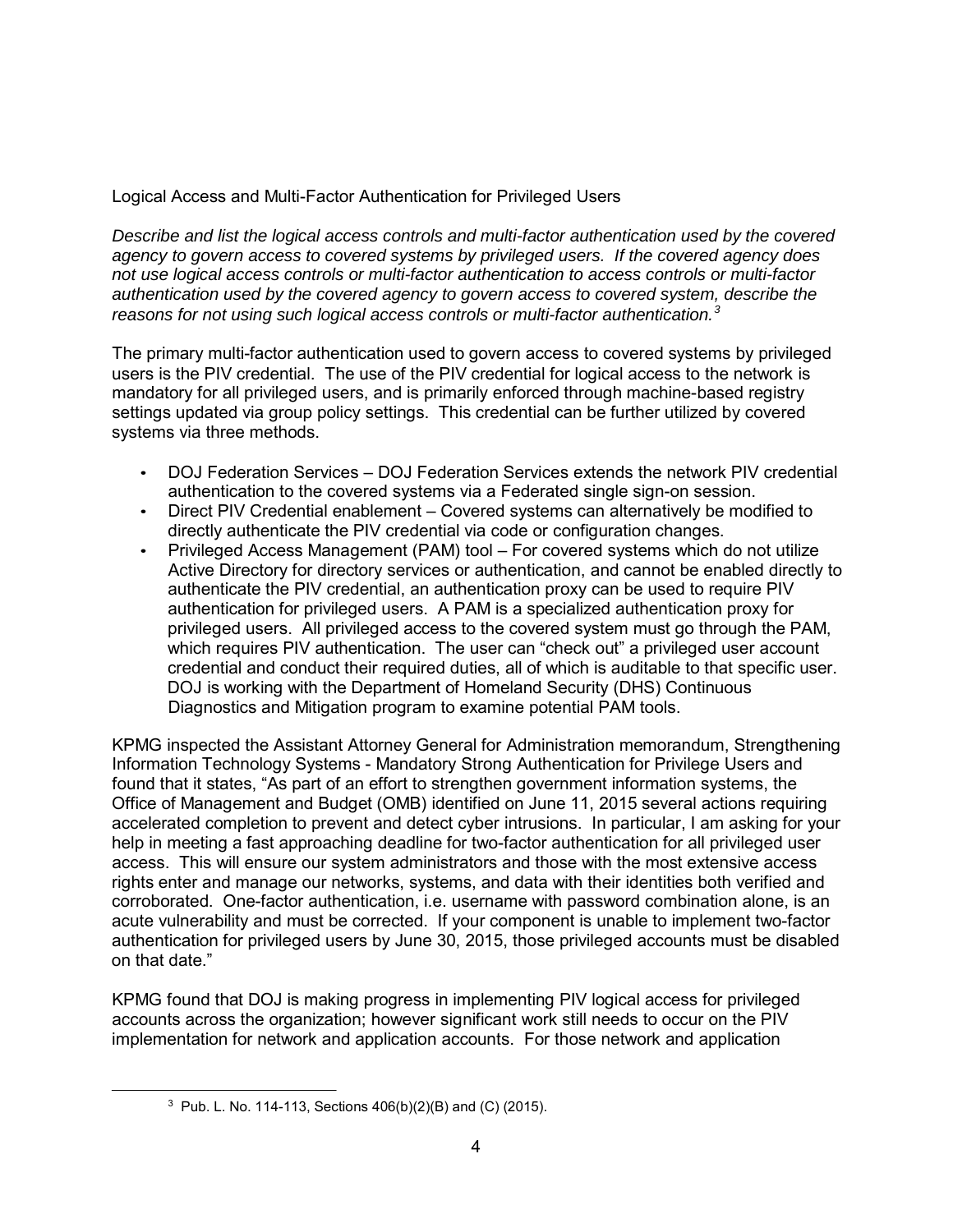accounts that are not yet able to accept PIV, Secure ID tokens for multi-factor authentication and username and strong passwords are still in use.

DOJ management indicated that for unclassified systems, currently the PIV multi-factor authentication is at 60 percent for privileged users and 58 percent for unprivileged users.<sup>4</sup> This is primarily due to an Intelligence Community Component starting its PIV multi-factor implementation at the beginning of FY 2016. KPMG noted that DOJ created a corrective active plan to satisfy the OMB requirement for 100 percent PIV implementation for privileged users. DOJ management indicated that the PIV implementation projected completion date is September 30, 2016, for privileged users and is September 30, 2017, for unprivileged users. DOJ management further indicated that the multi-factor authentication for all users on the classified side is at 100 percent for both secret and top secret environments.

#### Data Security Management Practices

#### Inventories

*Describe the policies and procedures followed to conduct inventories of the software present on the covered systems of the covered agency and the licenses associated with such software. 5*

DOJ utilizes its inventory management solutions, which allow DOJ to establish a holistic view of the network inventory. This data is fed into a custom-developed Endpoint Lifecycle Management System (ELMS), which consolidates and presents understandable data to users. Continuous monitoring is performed through a variety of tools with the results compiled regularly via the Security Posture Dashboard Report (SPDR). The ELMS data is synthesized into SDPR, which allows a quick and concise view of the inventory, its configuration, and vulnerabilities for each DOJ Component. Components are able to use this data for a multitude of tasks, including the tracking of software licenses, configuration, and vulnerability remediation.

The DOJ Configuration Management Plan is applicable to all DOJ IT systems, unclassified and classified, including systems that are DOJ-owned but operated by contractors and systems that are outside of DOJ control, such as cloud systems, that collect, store, process, or transmit DOJ information. As a minimum standard for secure configuration management, DOJ components are required to the below requirements, but not limited to:

- Establish and maintain baseline configuration inventories of information systems, including hardware, software, firmware, and documentation.
- Establish a configuration change control process to ensure proposed changes are evaluated, tested, properly approved, and documented before being put into production.
- Establish and document mandatory configuration settings for information technology products employed within the information system.

<sup>4</sup> OMB Memorandum 16-04, *Cybersecurity Strategy and Implementation Plan (CSIP) for the Federal Civilian Government*, released on October 30, 2015, no longer included provisions for exceptions to the PIV mandate, such as removing new hires, temporary employees, and lost or damaged PIV cards. As a result, these types of users are now included in the current PIV implementation count.

 $5$  Pub. L. No. 114-113, Section 406(b)(2)(D)(i) (2015).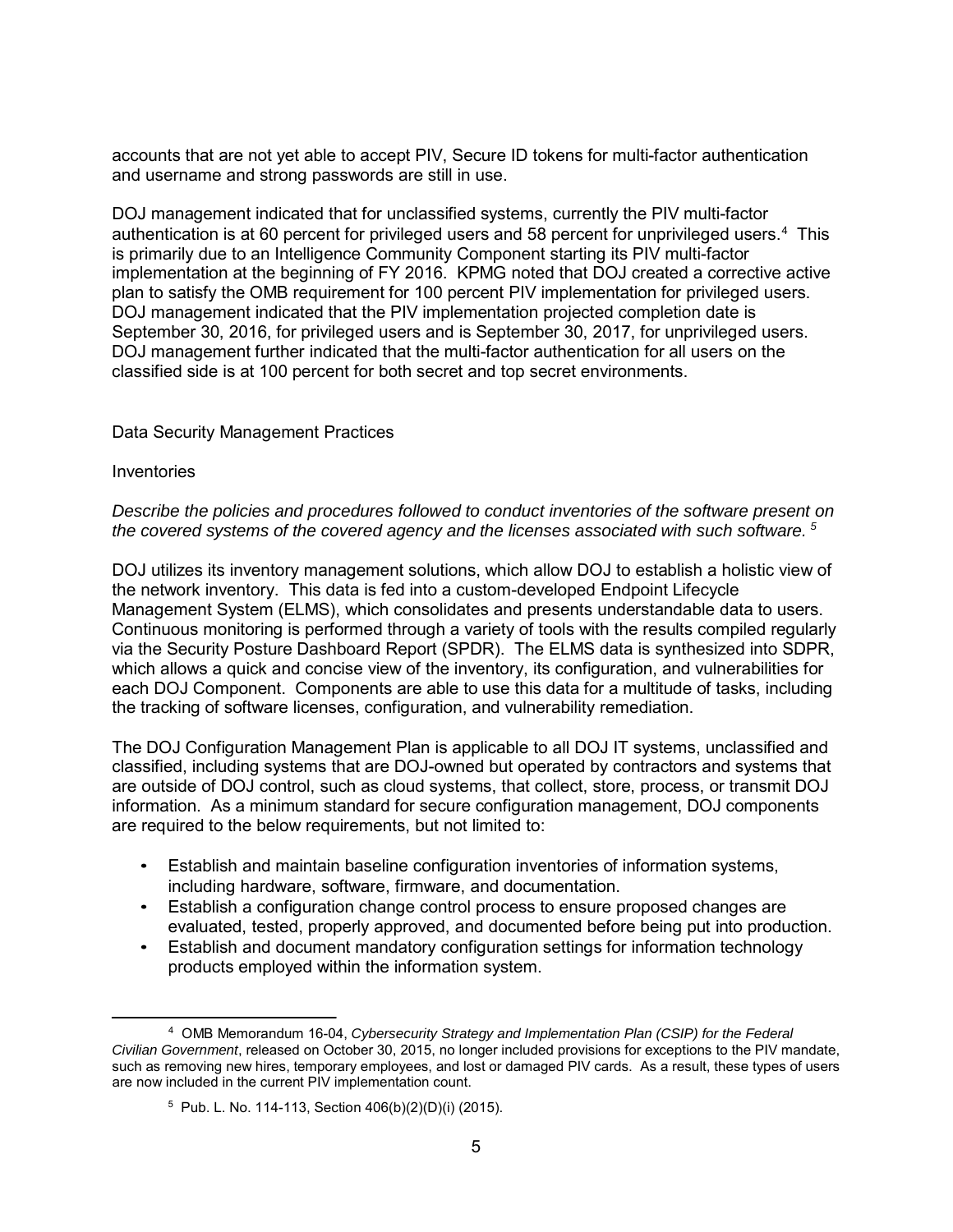- Identify, document, and approve deviations from the mandatory configuration settings based on operational requirements and security impact analysis.
- Ensure vendor-supplied system software is still supported by the vendor.
- Identify, report, and correct information system flaws and promptly install securityrelevant software updates.

DOJ software licenses are managed in accordance with the license agreements and DOJ's procurement requirements. Procurement Guidance Document (PGD) 16-02, *Acquisition of IT Equipment, Software, and/or Services*, describes the processes and procedures that DOJ must follow when acquiring, by contract, order, reimbursable agreement, or otherwise, covered IT equipment, software, and/or services, to ensure compliance with Federal Information Technology Acquisition Reform Act and OMB's guidance.

### *Monitoring Capabilities*

*Describe the capabilities the covered agency utilizes to monitor and detect exfiltration and other threats, including: (I) data loss prevention capabilities; (II) forensics and visibility capabilities or (III) digital rights management capabilities. Describe how the covered agency is using the capabilities described in clause (ii).<sup>6</sup>*

The Justice Security Operations Center (JSOC) provides continuous situational awareness and defense‐in‐depth monitoring and detection at all layers of DOJ's network. The table below details DOJ's cybersecurity tools that support the prevention/monitoring and detection of cybersecurity threats. DOJ has participated in the DHS Continuous Diagnostics and Mitigation program and has capable tools to address data loss, visibility, forensics, and inventory. DOJ management indicated that they are currently utilizing Secure Socket Layer (SSL) monitoring and User Activity Monitoring tools for forensics and visibility capability.

 $6$  Pub. L. No. 114-113, Section 406(b)(2)(D)(ii) and (iii) (2015).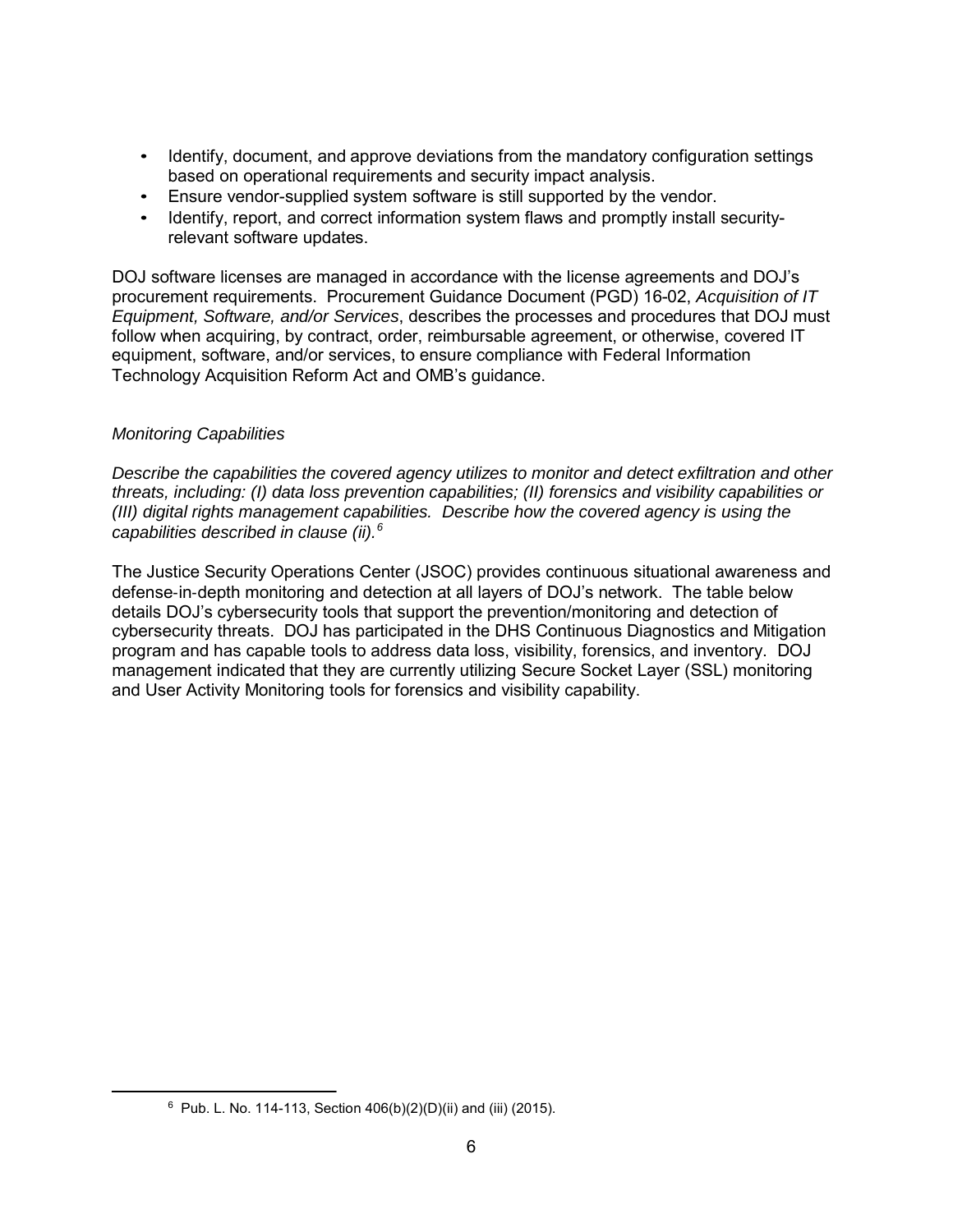| <b>Tools</b>                                                           | <b>Description</b>                                                                                                                                                                                                                                                                                                                                                 | <b>Scope</b>                                                                                                                                                                                                                                                                                                                                                                                                                         | <b>Value</b><br><b>Proposition</b>                                                                                                                                                                                                                                                                                    |
|------------------------------------------------------------------------|--------------------------------------------------------------------------------------------------------------------------------------------------------------------------------------------------------------------------------------------------------------------------------------------------------------------------------------------------------------------|--------------------------------------------------------------------------------------------------------------------------------------------------------------------------------------------------------------------------------------------------------------------------------------------------------------------------------------------------------------------------------------------------------------------------------------|-----------------------------------------------------------------------------------------------------------------------------------------------------------------------------------------------------------------------------------------------------------------------------------------------------------------------|
| Data Loss<br><b>Prevention</b><br>– Web                                | The Data Loss Prevention<br>(DLP) – Web solution detects<br>and prevents the loss of<br>sensitive data via websites<br>through increased network<br>visibility, context, and speed<br>required to identify advanced<br>threats. The project deploys a<br>DOJ-wide capability that will<br>identify active attackers on the<br>network and block data theft.        | The DLP-Web tool detects<br>personally identifiable<br>information (PII) leaving the<br>network and the tools and<br>tactics of advanced<br>attackers, including<br>advanced malware,<br>exploits, command and<br>control activity, and data<br>theft techniques bypassing<br>traditional network security<br>systems (e.g., firewalls,<br>intrusion prevention<br>systems). It encompasses<br>web-based services<br>throughout DOJ. | This defense-in-<br>depth model<br>assists DOJ-level<br>and component-<br>level efforts to<br>detect adversaries<br>at every stage of<br>the attack<br>lifecycle.<br>[100 percent compliant<br>across all components]                                                                                                 |
| <b>Endpoint</b><br><b>Exploit</b><br><b>Prevention</b>                 | This solution hardens and<br>prevents vulnerabilities from<br>being exploited on endpoints.<br>The capabilities will make<br>targets more difficult to exploit.                                                                                                                                                                                                    | The endpoint exploit<br>prevention tool configures<br>certain operating systems<br>and applications for<br>resiliency against<br>mechanisms that could<br>potentially compromise the<br>software.                                                                                                                                                                                                                                    | The software adds<br>an additional layer<br>of application<br>defense to prevent<br>the exploitation of<br>vulnerabilities.<br>[90 percent compliant<br>across all components]                                                                                                                                        |
| <b>Network</b><br><b>Activity</b><br>Logging<br>and<br><b>Analysis</b> | This solution provides the<br>capability to perform expanded<br>logging and analysis capacity<br>across networks (application<br>logs, database logs, network<br>logs, configuration files, and<br>performance data). This<br>capability will enable more<br>effective detection of<br>anomalous network activity<br>and improved attack forensics<br>performance. | The logging and analysis<br>tool incorporates a platform<br>for the collection and<br>searching of machine data<br>(e.g., audit logs). This is<br>deployed across the<br>networks, but will have no<br>impact at endpoint user<br>level; subsequent post-<br>attack analysis will impact<br>primarily only the infected<br>device.                                                                                                   | The capability<br>increases<br>operational<br>intelligence and<br>provides deeper<br>insight into<br>machine data logs<br>– resulting in<br>greater detection<br>of malicious<br>activity within DOJ<br>networks, and<br>better post-attack<br>forensics analysis.<br>[25 percent compliant<br>across all components] |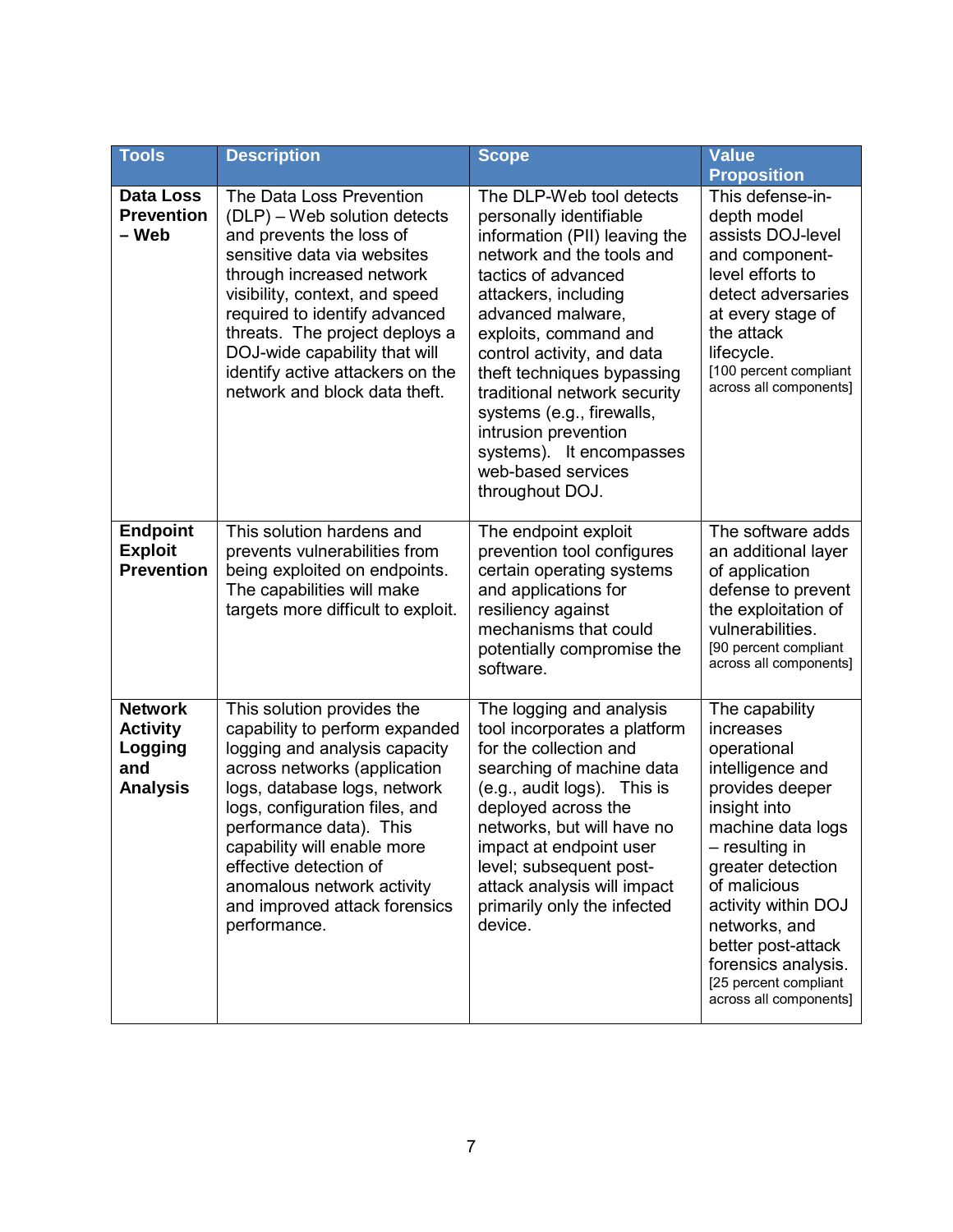| <b>Tools</b>                                                     | <b>Description</b>                                                                                                                                                                                                                                                                                                                                                                                                                                                  | <b>Scope</b>                                                                                                                                                                                                                                                                                                                | <b>Value</b><br><b>Proposition</b>                                                                                                                                                                                                                                                                                                           |
|------------------------------------------------------------------|---------------------------------------------------------------------------------------------------------------------------------------------------------------------------------------------------------------------------------------------------------------------------------------------------------------------------------------------------------------------------------------------------------------------------------------------------------------------|-----------------------------------------------------------------------------------------------------------------------------------------------------------------------------------------------------------------------------------------------------------------------------------------------------------------------------|----------------------------------------------------------------------------------------------------------------------------------------------------------------------------------------------------------------------------------------------------------------------------------------------------------------------------------------------|
| <b>Packet</b><br><b>Capture</b><br>and Cyber<br><b>Analytics</b> | This solution provides an<br>advanced network-traffic<br>analytics packet capture<br>(PCAP) capability to increase<br>the efficiency and<br>effectiveness of cybersecurity<br>analysis and incident<br>response. The capability<br>allows rapid detection,<br>assessment, and containment<br>of data breaches and provides<br>deep network visibility and<br>analysis quickly.<br>The PCAP technology records<br>live data streams for future<br>forensic analysis. | The PCAP tool provides<br>comprehensive, near real-<br>time analysis of network-<br>traffic for rapid threat<br>response and minimizes the<br>need to issue alerts to<br>users. The tool will be used<br>on the live data streams<br>across DOJ.                                                                            | This capability<br>provides the ability<br>for extended<br>network PCAP up<br>to 12 months to<br>allow for deeper<br>forensic analysis<br>of incidents and<br>detection of<br>suspicious<br>network behavior.<br>[100 percent<br>compliant. This tool is<br>at the DOJ boundary<br>and should not be<br>installed at the<br>component level] |
| <b>Data Loss</b><br><b>Prevention</b><br>- Email                 | This solution allows DOJ to set<br>policies that identify and<br>categorize Social Security<br>Number (SSN) data in<br>automated policy-driven<br>actions to block.                                                                                                                                                                                                                                                                                                 | The DLP module will scan<br>outbound emails for specific<br>PII-related keywords (such<br>as well-formed (SSN) and if<br>detected, automatically stop<br>the email from being<br>transmitted. This will only<br>affect email transmitted<br>from an internal DOJ email<br>address to an external non-<br>DOJ email address. | This DLP solution<br>will prevent<br>accidental<br>disclosures of PII<br>to external<br>untrusted entities.<br>[100 percent<br>compliant. This tool is<br>at the DOJ boundary<br>and should not be<br>installed at the<br>component level]                                                                                                   |
| <b>Secure</b><br><b>Socket</b><br>Layer<br>(SSL)<br>Visibility   | This tool addresses and<br>enforces acceptable use<br>policies for inbound and<br>outbound encrypted traffic,<br>protect against advanced<br>threats, and strengthen<br>existing network security<br>infrastructure; all while<br>adhering to data privacy and<br>compliance demands. The<br><b>SSL Visibility Appliance helps</b><br>to remove risks arising from<br>lack of visibility into SSL traffic.                                                          | The SSL Visibility Appliance<br>is an integral component to<br>any enterprise SSL<br>encrypted management<br>strategy, by offering<br>complete visibility into<br>encrypted traffic without<br>requiring the duplication of<br>security appliances or re-<br>architecting of network<br>infrastructure.                     | This solution<br>provides encrypted<br>traffic management<br>solution set to<br>eliminate the<br>encrypted traffic<br>blind spot while<br>preserving privacy,<br>policy, compliance<br>and the<br>investment in the<br>security<br>infrastructure.<br>[83 percent compliant<br>across all components]                                        |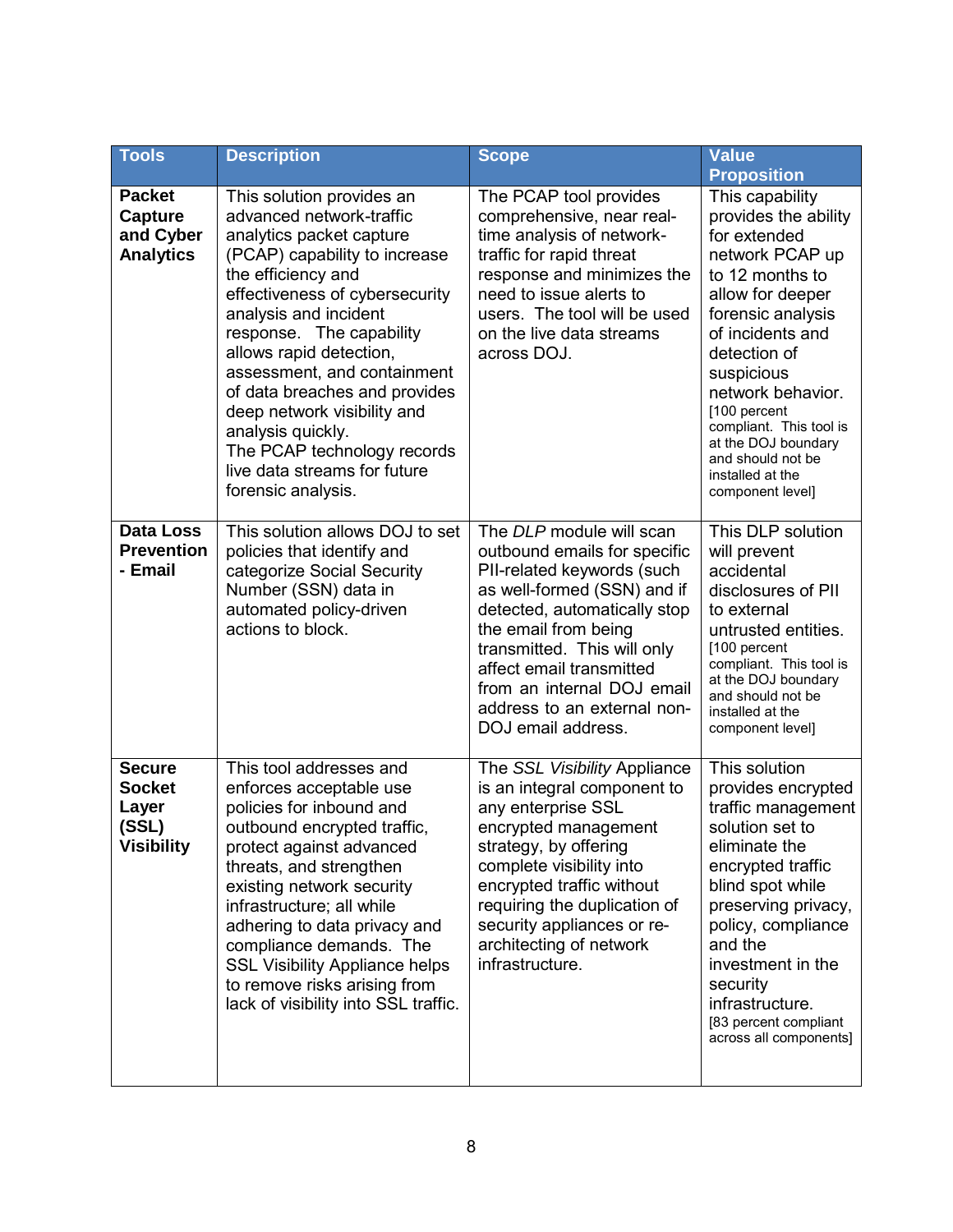| <b>Tools</b>                                        | <b>Description</b>                                                                                                                                                                                                            | <b>Scope</b>                                                                                                                                                                                                                                                                                  | <b>Value</b><br><b>Proposition</b>                                                                                                                                                                                                                         |
|-----------------------------------------------------|-------------------------------------------------------------------------------------------------------------------------------------------------------------------------------------------------------------------------------|-----------------------------------------------------------------------------------------------------------------------------------------------------------------------------------------------------------------------------------------------------------------------------------------------|------------------------------------------------------------------------------------------------------------------------------------------------------------------------------------------------------------------------------------------------------------|
| <b>Malware</b><br><b>Analysis</b>                   | These appliances are<br>integrated to auto-generate<br>and share malware threat<br>protection data to stop<br>advanced targeted attacks<br>across the web and email<br>threat vectors and malware<br>resident on file shares. | The malware analysis tool<br>provides a secure<br>environment to test, replay,<br>characterize, and document<br>advanced malicious<br>activities; reveals attack<br>lifecycles, from initial<br>exploits and malware<br>execution paths to callback<br>destinations and download<br>attempts. | This solution<br>allows DOJ to<br>better understand<br>and evaluate<br>malware attacks to<br>better defend<br>against them.<br>[100 percent<br>compliant. This tool is<br>at the DOJ boundary<br>and should not be<br>installed at the<br>component level] |
| <b>User</b><br><b>Activity</b><br><b>Monitoring</b> | These agents are installed<br>onto user workstations to<br>capture and monitor user<br>activity for later review and<br>analysis.                                                                                             | These agents perform user<br>activity monitoring to track<br>user actions, including file<br>read/writes/changes, file<br>movement, logins, etc.                                                                                                                                              | This solution<br>supports DOJ's<br><b>Insider Threat</b><br>Prevention and<br><b>Detection Program</b><br>and monitors all<br>user activity on<br>DOJ's networks.<br>[100 percent<br>compliant]                                                            |

*If the covered agency is not utilizing capabilities described in clause (ii), describe the reasons for not utilizing such capabilities. 7*

KPMG obtained evidence and observed the tools were operating as intended by DOJ management. However, DOJ management indicated that more coordination needs to occur at the component level to fully deploy all of the tools to all of the components.

Data Security Management Practices over Contractors

*Describe the policies and procedures of the covered agency with respect to ensuring that entities, including contractors, that provide services to the covered agency are implementing the information security management practices described in subparagraph*. *8*

DOJ released PGD 15-03, *Security of Information and Information Systems,* requiring mandatory security clauses to be included in DOJ procurement documents. This guidance applies to any solicitation, whether written or oral, issued on or after the date of this guidance, that will result in a covered contract. A covered contract is any contract, order or other commitment under which the contractor, or a subcontractor at any tier, including a cloud service provider, may access, collect, store, process, maintain, use, share, retrieve, disseminate,

<sup>7</sup> Pub. L. No. 114-113, Section 406(b)(2)(D)(iv) (2015).

<sup>8</sup> Pub. L. No. 114-113, Section 406(b)(2)(E) (2015).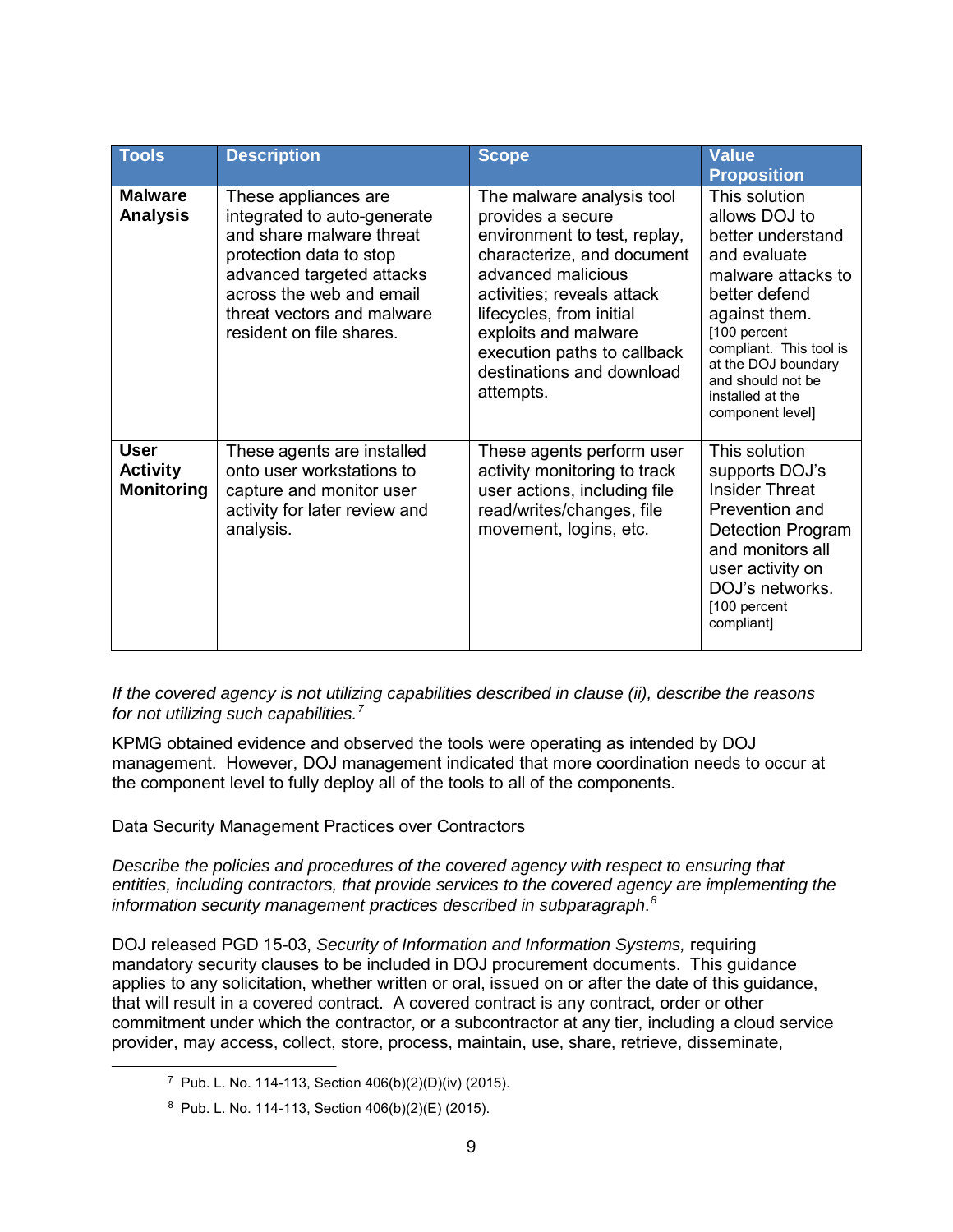transmit, or dispose of DOJ Information. Covered contracts include, but are not limited to, service contracts (e.g., litigation and Freedom of Information Act support contracts in which the contractor scans documents containing DOJ Information and such information is collected, stored, processed, maintained, used, shared, retrieved, disseminated, transmitted, or disposed of using the contractor's Information System).

The *DOJ Security Assessment and Authorization Handbook* outlines the process, documentation requirements, and automated tools essential to performing the successful security assessment and authorization of DOJ information systems. Based on the NIST SP 800-37 Revision 1, *Guide for Applying the Risk Management Framework to Federal Information Systems*, and the Committee on National Security Systems Policy No. 22, Information Assurance Risk Management Policy for National Security Systems, the DOJ security assessment and authorization process has been designed to align with existing policy, standards, and guidance resulting in the assurance that security controls for DOJ IT systems are implemented and assessed in accordance with established DOJ security requirements.

The results of this review were presented to DOJ management prior to the issuance of the report. DOJ management concurred with the contents of the report.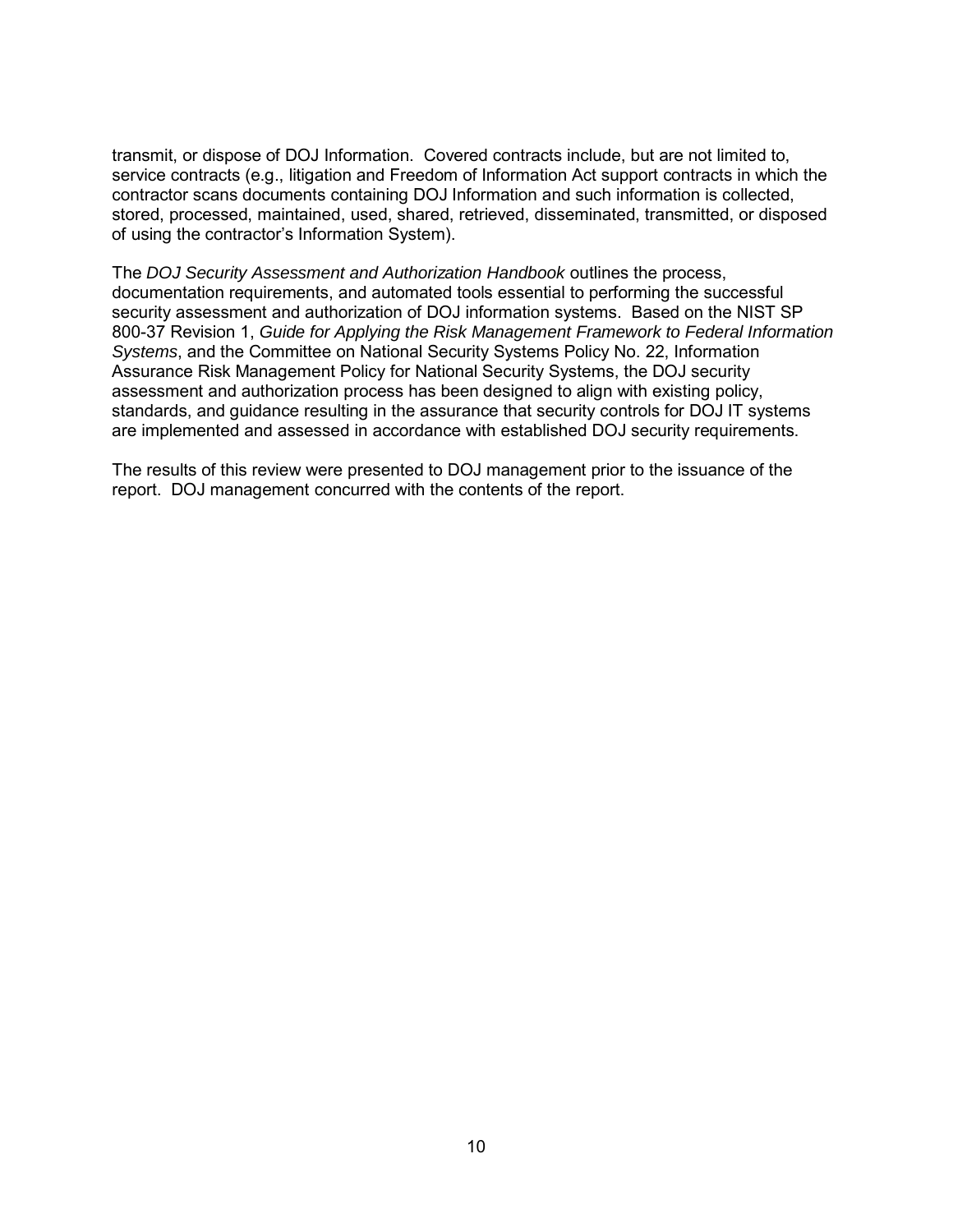# **Appendix 1**

### **LIST OF ACRONYMS**

| <b>Acronym</b> | <b>Definition</b>                                             |
|----------------|---------------------------------------------------------------|
| <b>CIGIE</b>   | Council of the Inspectors General on Integrity and Efficiency |
| <b>CNAP</b>    | <b>Cybersecurity National Action Plan</b>                     |
| <b>CNSS</b>    | <b>Committee on National Security Systems</b>                 |
| <b>DHS</b>     | Department of Homeland Security                               |
| <b>DISA</b>    | Defense Information System Agency                             |
| <b>DLP</b>     | Data Loss Prevention                                          |
| <b>DOJ</b>     | U.S. Department of Justice                                    |
| <b>ELMS</b>    | Endpoint Lifecycle Management System                          |
| <b>ICAM</b>    | Identity, Credential, and Access Management                   |
| <b>FIPS</b>    | <b>Federal Information Processing System</b>                  |
| <b>FISMA</b>   | Federal Information Security Modernization Act of 2014        |
| <b>FY</b>      | <b>Fiscal Year</b>                                            |
| <b>GFE</b>     | <b>Government Furnished Equipment</b>                         |
| IT.            | <b>Information Technology</b>                                 |
| <b>ITSS</b>    | Information Technology Security Standard                      |
| <b>JMD</b>     | <b>Justice Management Division</b>                            |
| <b>KPMG</b>    | <b>KPMG LLP</b>                                               |
| <b>NIST</b>    | National Institute of Standards and Technology                |
| <b>OIG</b>     | Office of the Inspector General                               |
| <b>OMB</b>     | Office of Management and Budget                               |
| <b>OWA</b>     | <b>Outlook Web Access</b>                                     |
| <b>PAM</b>     | <b>Privileged Access Management</b>                           |
| <b>PCAP</b>    | Packet Capture                                                |
| <b>PKI</b>     | Public Key Infrastructure                                     |
| <b>PGD</b>     | <b>Procurement Guidance Document</b>                          |
| PII            | Personal Identifiable Information                             |
| PIV            | <b>Personal Identity Verification</b>                         |
| <b>SP</b>      | <b>Special Publication</b>                                    |
| <b>SPDR</b>    | Security Posture Dashboard Report                             |
| <b>SSL</b>     | Secure Socket Layer                                           |
| <b>SSN</b>     | <b>Social Security Number</b>                                 |